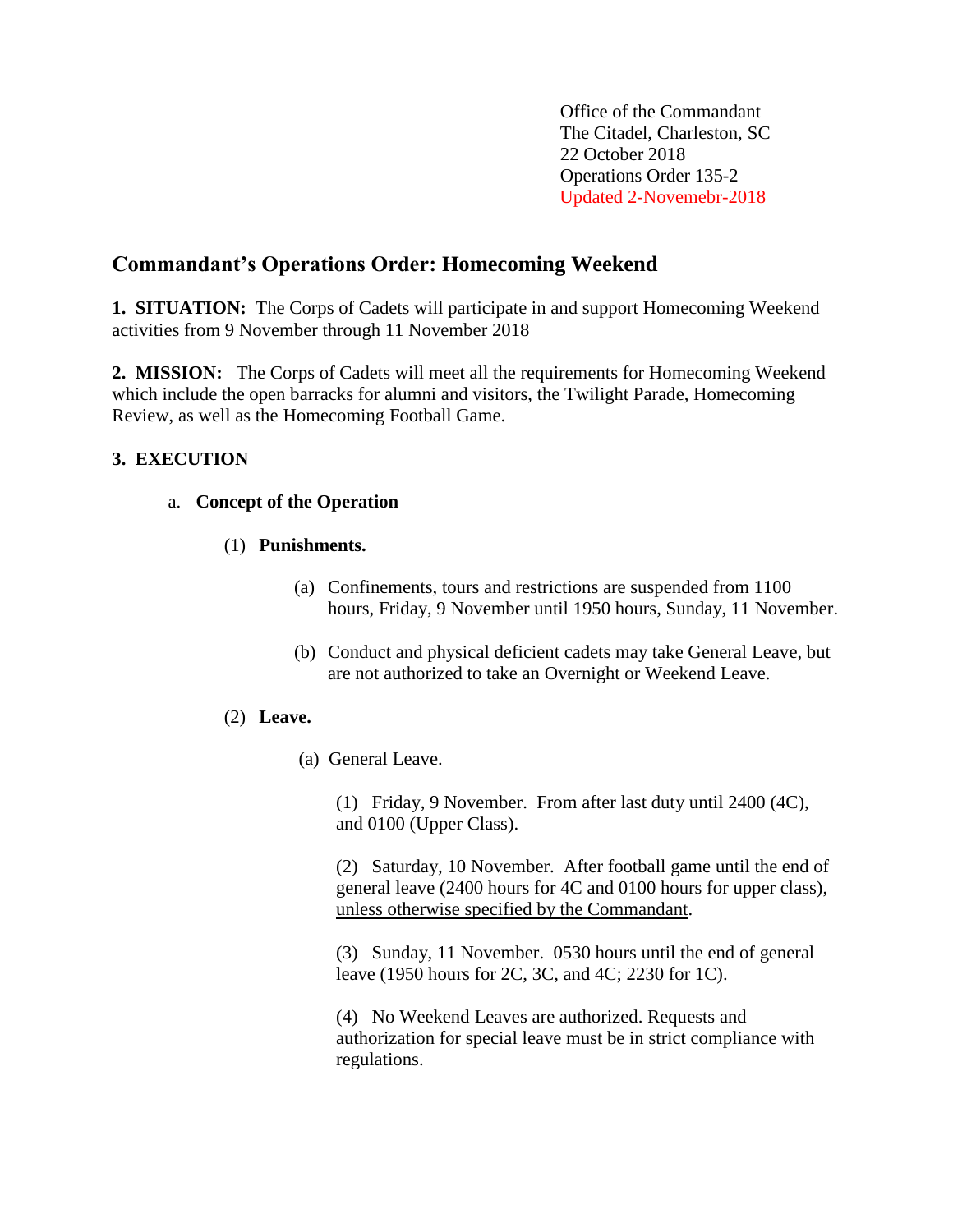- (3) **Saturday Overnight Leave**. If the Commandant grants a football overnight, it will start at the conclusion of the football game and will terminate at the conclusion of General Leave on Sunday. Only upper class cadets who are conduct, academic and physically proficient, and are not scheduled for duty, will be allowed to take advantage of this privilege. Proficient upper class cadets may sign up for a Saturday overnight as per the regulations.
- (4) **Cadet Guard**. Alpha Company has Corps Guard responsibility for Homecoming Weekend. First class cadets will assume their guard duties as required and scheduled.
- (5) **Uniform**. The uniform for all activities on campus will be Dress Salt and Pepper. The Commandant will make a weather dependent decision as to the uniform for the football game. No civilian clothes, PT uniform, NCAA team uniform, or blazer uniform will be worn to any event on campus. Female cadets (of all classes) may wear the optional skirt to religious services and on leave, but not to any official Corps events.
- (6) **Schedule of events**. (Annex A).
- (7) **Lunch, Saturday, 10 November.** Lunch will be served from 1200-1300 hours.
	- (a) **For cadets ONLY** lunch is OPEN MESS in the downstairs area of Coward Hall. **NO GUESTS** are allowed in the dining facility.
	- (b) Supper will be OPEN MESS in the downstairs area of Coward Hall from 1800 - 1930 hrs.
- (8) **Details, Homecoming Weekend.** (Annex B).

#### b. **Battalion and Company TAC Officers:**

- (1) Provide guidance and directions prior to, during, and at the completion of the weekend activities.
- (2) Ensure sufficient representation of the Chain of Command in all weekend activities with the appropriate level of supervision and engagement.
- (3) Ensure the barracks are prepared for Homecoming Weekend.
- (4) Ensure all cadets are informed of the information outlined in this order.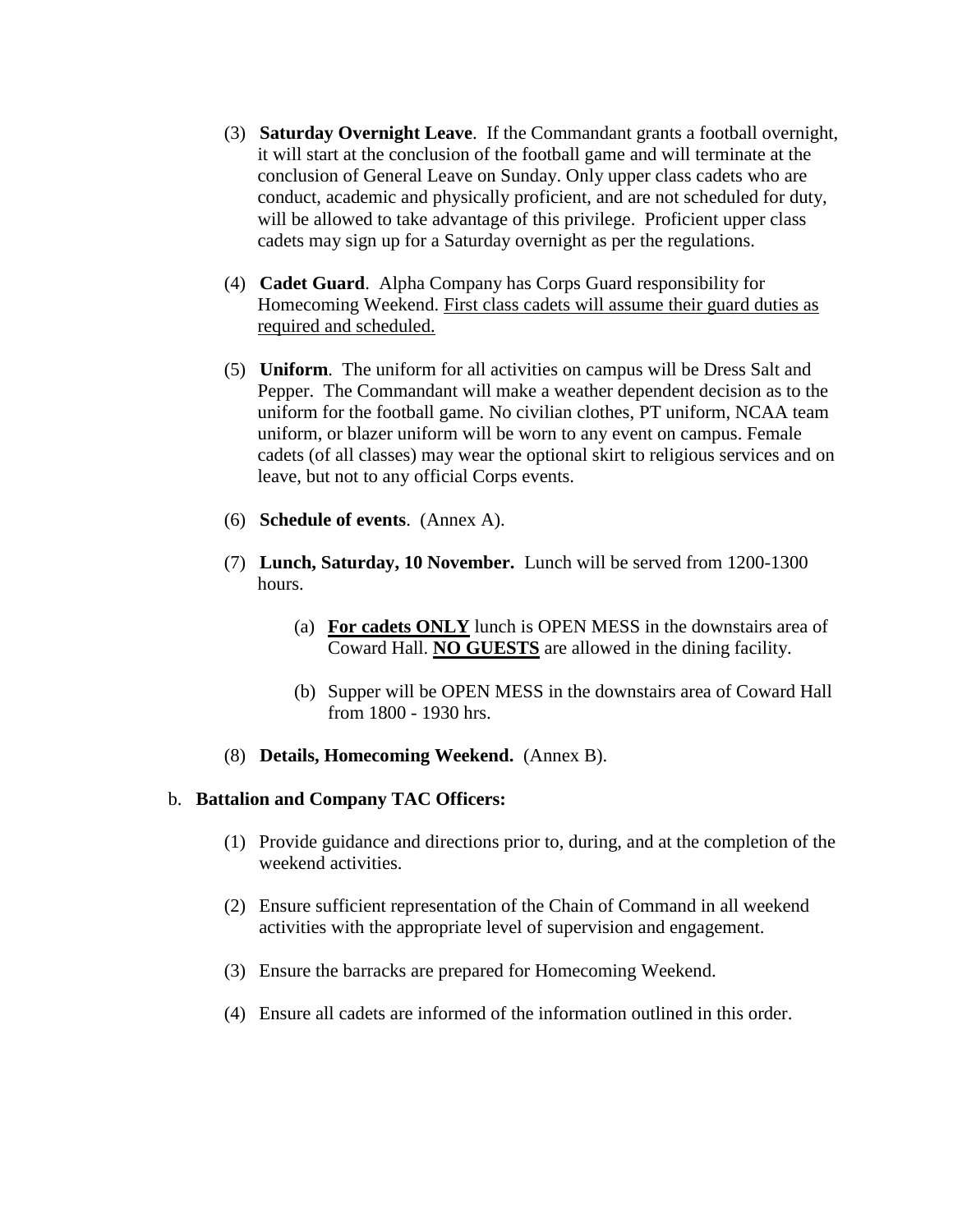### c. **Regimental/Battalion/Company Commanders.**

- (1) Ensure every member of each unit/staff read and understand the provisions of this OPORD.
- (2) Conduct an inspection of personnel and respective unit areas prior to Thursday, 8 November 2018.
- (3) Ensure all cadets in your units have a clear understanding of duties, responsibilities, and expectations for the weekend.
- (4) Ensure all cadets understand that they are not authorized to depart at or after half-time of the football game. They must sit with the Corps of Cadets during both halves of the game.

## d. **Regimental/Battalion XOs.**

- (1) Ensure all staff members **know** their responsibilities specific to the special provisions of this OPORD.
- (2) Monitor, and when appropriate, engage with the staff to ensure coordination, duties and responsibilities are achieved or completed.

## e. **Regimental Adjutant.**

- (1) Work with the Regimental Admin NCO to ensure all Detail Cadets-in-Charge have notified all detail members of their duties and the uniform for each detail.
- (2) Meet with all Detail CICs to specifically explain their responsibilities.

## **f. Regimental Supply Officer.**

(1) Coordinate all uniform issues with the Tailor Shop

#### **g. Unit First Sergeants.**

- (1) Ensure all cadets on Homecoming Weekend details have been briefed to ensure they have a clear understanding of their responsibility.
- (2) Along with the Supply Sergeant, ensure the barracks are cleaned and ready for visitors no later than 0730 on Saturday, 10 November.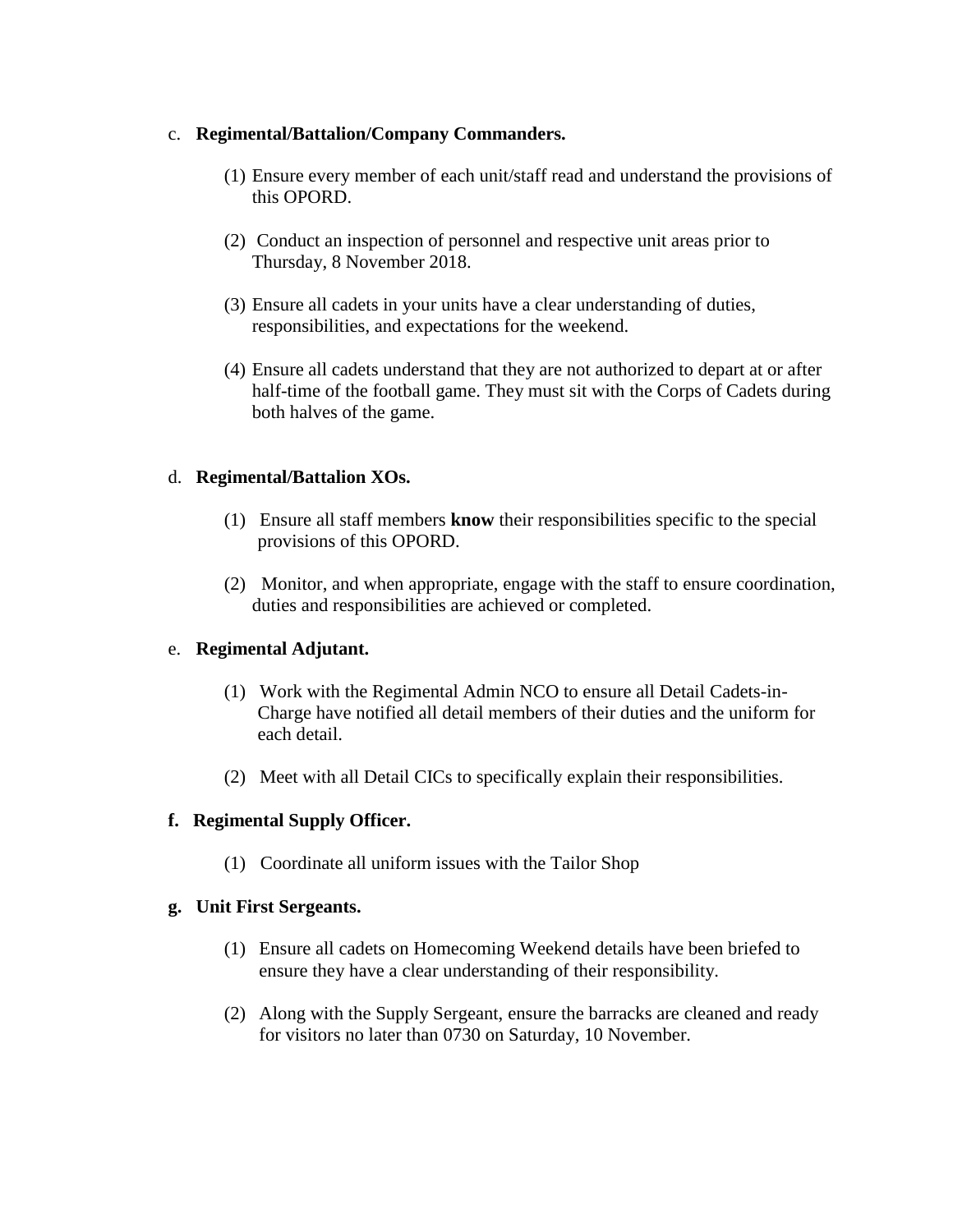#### **4. SERVICE SUPPORT**

- **a. Meals**: All meals will be served in accordance with the published training schedule.
- **b. Rifles**: A rifle count will be conducted after the barracks are closed prior to parade on Saturday, 10 November.

## **5. COMMAND AND SIGNAL**

- **a. Command**: Current chain of command will be in effect.
- **b. Signal**: The OD/JOD and Operations personnel will use radios per previous instructions.

## **BY ORDER OF THE COMMANDANT:**

Pamela S. Barton LTC, USA, Retired Assistant Commandant for Operation and Training

**ANNEXES**: A – Schedule of Events, Homecoming Weekend B – Cadet Details for Homecoming Weekend

#### **DISTRIBUTION**:

President's Office Corps of Cadets Commandant's Department Public Safety Sodexo Food Services Physical Plant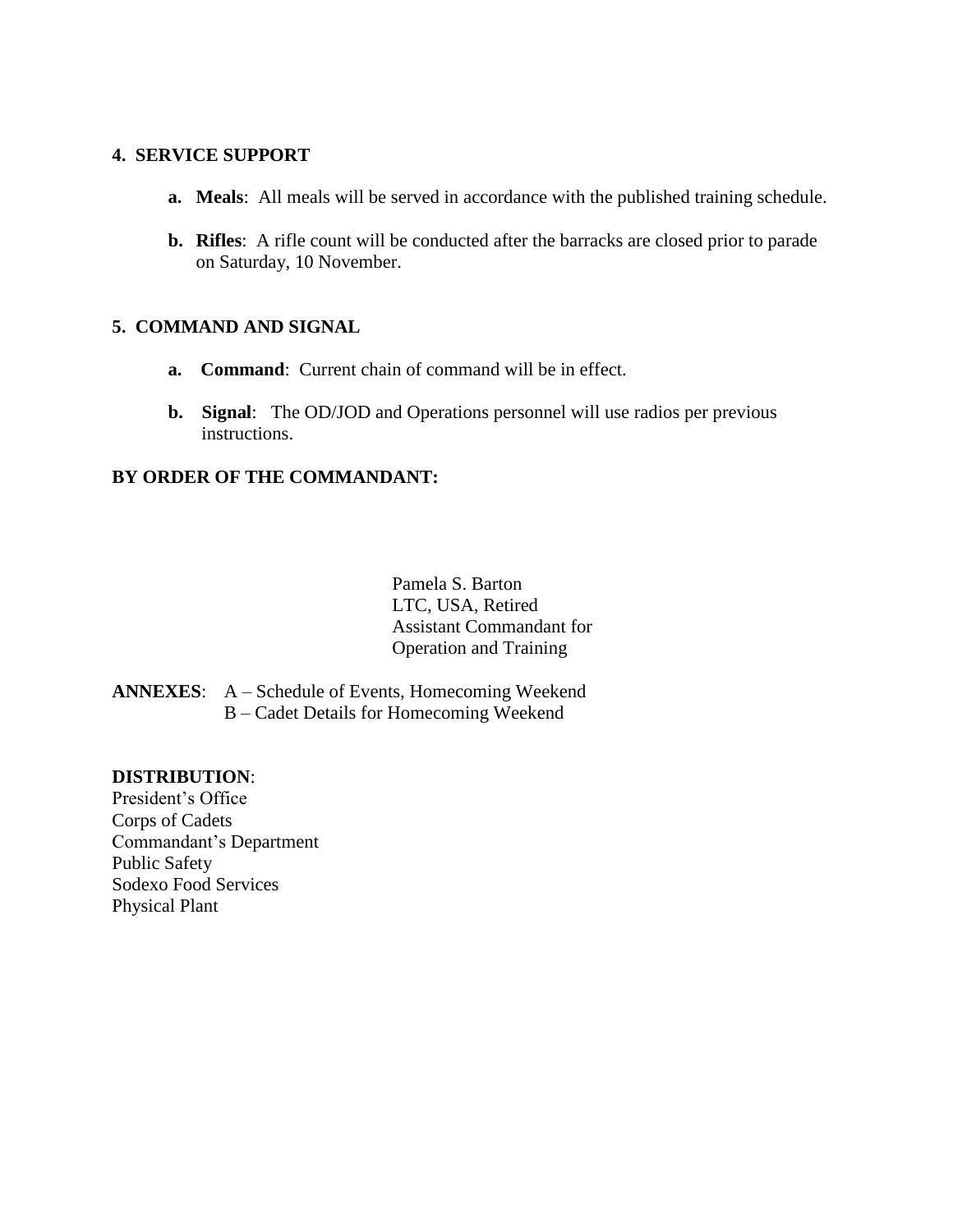## **ANNEX A to OPORD 135-2**

## Schedule of Events (Homecoming Weekend)

#### **1. Friday, 9 November 2018:**

- a. 1300 1700 Sale of football tickets, McAlister Field House
- b. 1530 Alumni Memorial Service
- c. 1710- Twilight Parade, Summerall Field

#### **2. Saturday, 10 November 2018:**

- a. 0830-1100 Information Center open, Holliday Alumni Center
- b. 0830-1000 Barracks open to parents. The Citadel Pipe Band performs at all barracks
- c. 0850 Summerall Guards Perform, Summerall Field
- d. 1100 Homecoming Review, Summerall Field
- e. 1200 Homecoming Tailgate, Holliday Alumni Center
- f. 1400 Samford vs. Citadel, Johnson-Hagood Stadium

#### **4. Sunday, 11 November 2018:**

- a. 0900 Episcopal/Anglican service Greater Issues Room, MCH
- b. 1000 General Protestant service (interdenominational)- Summerall Chapel
- c. 1130 Catholic Mass Summerall Chapel

#### **ANNEX B to OPORD 135-2**

#### CADET DETAILS FOR HOMECOMING WEEKEND (8-11 November)

 Listed below are the names of those cadets detailed to perform the duties at the time and place indicated during Homecoming Weekend. The *Cadet-In-Charge of each detail* will attend an orientation meeting at *1830, Thursday, 1 November,* in the BOV Room, Jenkins Hall with the Regimental Adjutant and Regimental Admin Sergeant: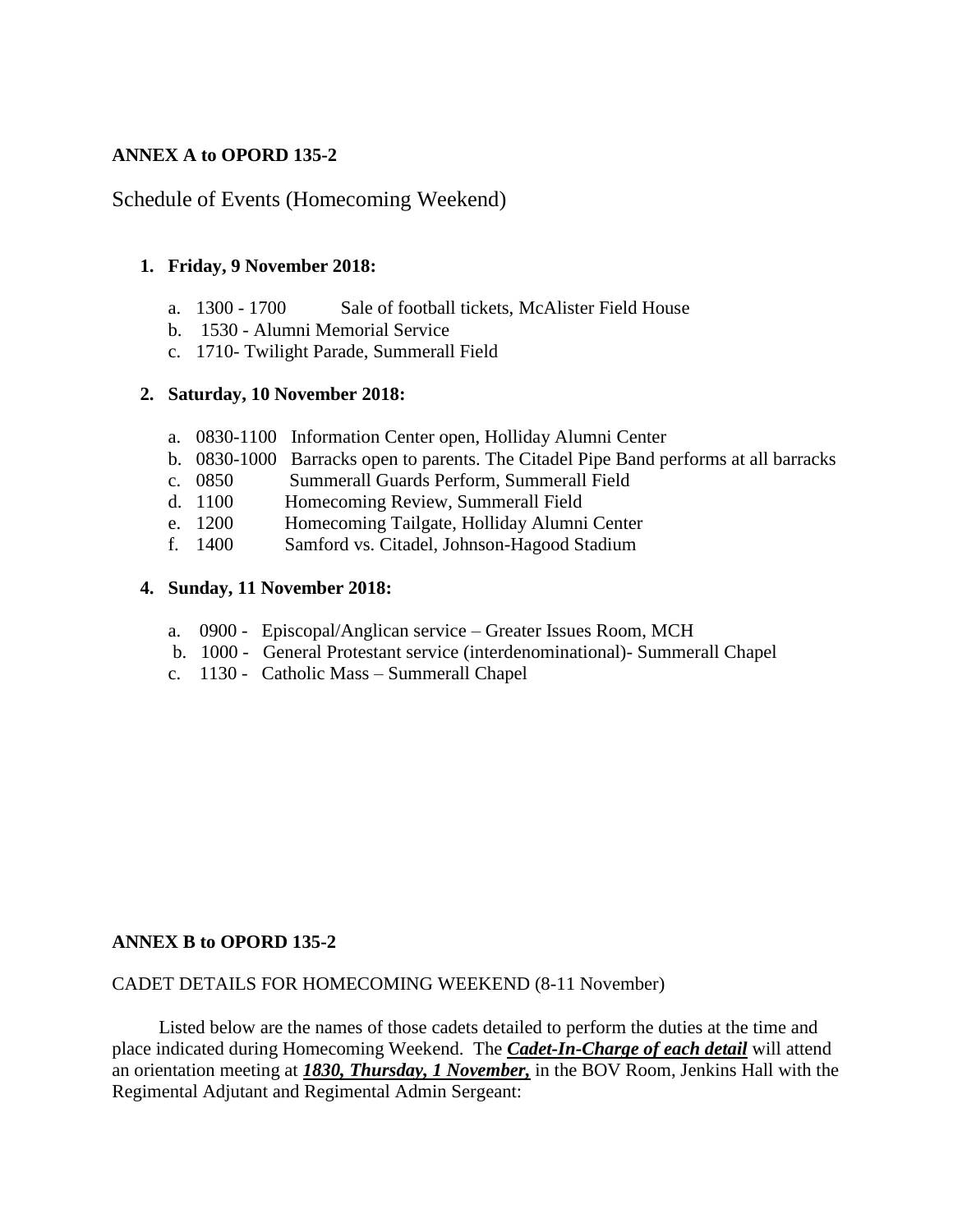## 1. **FRIDAY, 9 November.**

 a. STATE **FLAG DETAIL.** Report to Cadet-In-Charge (CIC), in front of Jenkins Hall at 0530 Friday, 9 November and at 1200, Saturday, 10 November. **Uniform.** As for Parade.

### (1) **DETAIL.**

**NAME COMPANY NAME COMPANY** Jalbert, Hannah (CIC) Charlie Cohen, Micah Bravo Knizek, Karl Alpha Williams, Sydney Bravo Hanna, John Alpha Kober, James Bravo Piechottka, Max Alpha Swain, Matthew Charlie Kilpatrick, Austin Delta Kelley, Jacob Delta

#### (2) **DUTIES.**

 (a) To recover state flags on Friday, 9 November, and Saturday, 10 November at the times specified by SFC Greene.

> (b) The CIC will report to SFC Greene, Jenkins Hall Room212, Friday, 2 November, for instructions.

b. **HISTORICAL UNIFORM DETAIL:** Assignment to the **Corps Honor Company**. Will perform with the Regimental Band at the Memorial Parade on Friday, 9 November and is expected to attend rehearsals as scheduled. **UNIFORM**: Historical Military Uniforms (CIC will coordinate prior to 29 Oct with SFC Greene, Commandant's Department, to acquire the uniforms and LTC Smith for rehearsal days/times).

#### (1) **DETAIL:**

| <b>NAME</b>             | <b>COMPANY</b> | <b>NAME</b>        | <b>COMPANY</b> |
|-------------------------|----------------|--------------------|----------------|
| Pflieger, Donovan (CIC) | Papa           | DePaul, Keyon      | Papa           |
| Little, Samuel          | Papa           | Norman, Grant      | Papa           |
| Cassin, Andrew          | Papa           | Heinz, Dietrich    | Papa           |
| Phillips, John          | Papa           | Desjardins, Andrew | Papa           |
| Walter, Arthur          | Papa           | Thomas, Cameron    | Papa           |
| Sheriff, Colton         | Papa           | Crawford, Gavin    | Papa           |

#### (1) **DUTIES:**

(a) To participate in the "Duty, Honor, Country" segment of the Memorial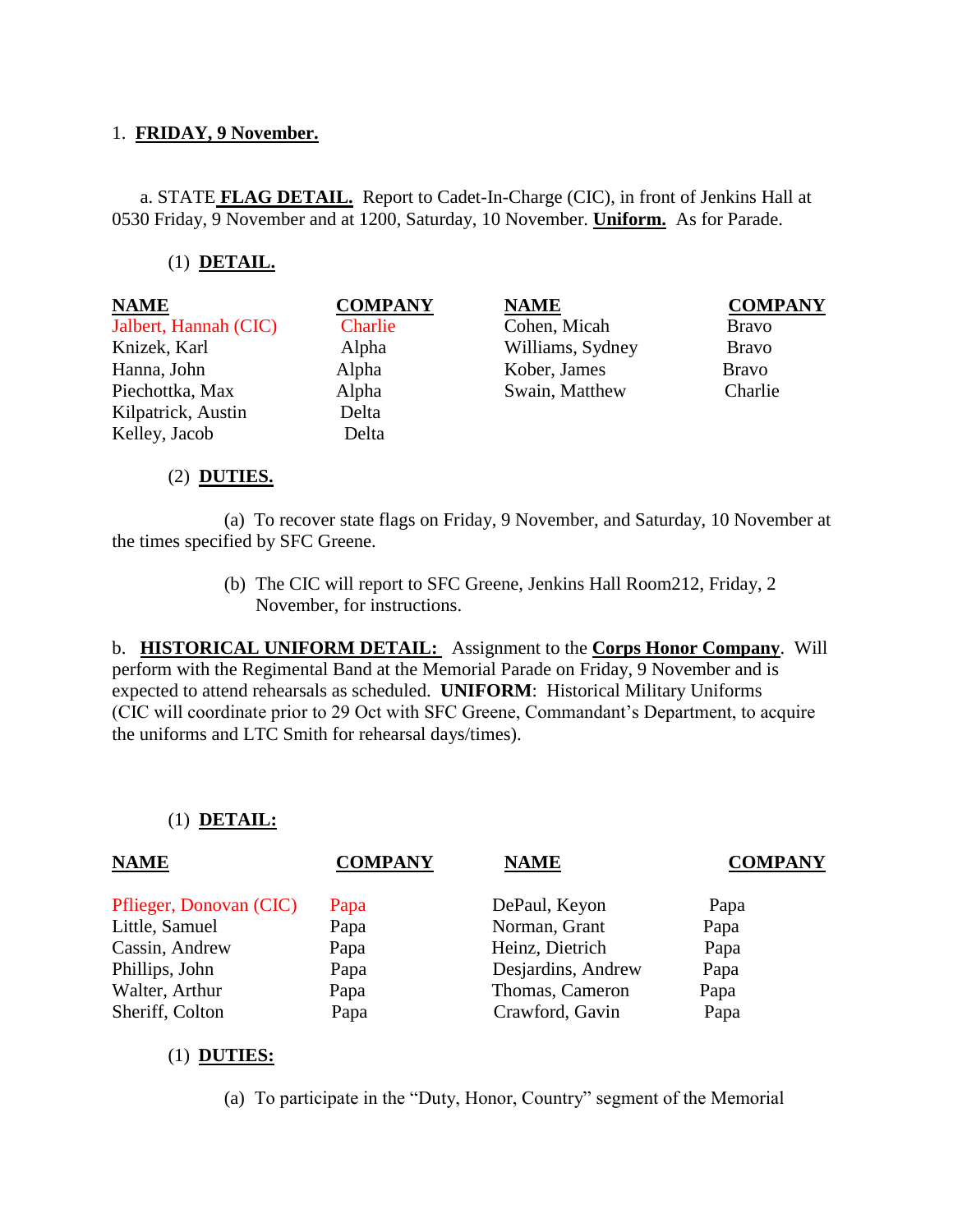Parade.

(b) The CIC will report to LTC Smith in the Band Department in Coward Hall no later than 1600, Monday, 29 October, for instructions.

#### 2. **SATURDAY, 10 October.**

## a. **BARRACKS COMMANDERS:**

(1) **DETAIL**:

| <b>MURRAY BARRACKS:</b>        | C/MAJ. Hudson, R |
|--------------------------------|------------------|
| <b>PADGETT-THOMAS BARRACKS</b> | C/LTC Dekold, C  |
| <b>LAW BARRACKS</b>            | C/LTC Barnes C   |
| <b>WATTS BARRACKS</b>          | C/LTC Snoke, A   |
| <b>STEVENS BARRACKS</b>        | C/LTC Felt, M    |

## (2) **DUTIES.**

 (a) Prepare barracks for inspection by visitors from 0830 to 1000. **UNIFORM**. Guard Uniform of the Day, and establish an information and guide center consisting of three cadets in the Sallyport of each barracks.

## b. **TRAFFIC DETAIL:**

From 0645-1000. Report to Public Safety, Lesesne Gate at 0700. **Uniform:** As for Parade.

| <b>NAME</b>             | <b>COMPANY</b> | <b>NAME</b>         | <b>COMPANY</b> |
|-------------------------|----------------|---------------------|----------------|
| <b>CIC Elliott-Ford</b> | K              | Turner, Cody        |                |
| Griffith, Micah         | K              | Richburg, Michael   |                |
| Brainos, Myna           | K              | Walker, Colton      |                |
| Clark, Cameron          | K              | Houser, Charles     |                |
| Kenney, Tyler           | K              | Daniel, Grant       |                |
| Smith, Matthew          | K              | Revell, Alexander   |                |
| Tuten, William          | K              | Walker, Johnny      | L              |
| Clancy, Adam            | M              | Timpner, Evan       | L              |
| Fonteneau, Etienne      | M              | Santopadre, Michael |                |
| King, Ryan              | M              | Hecker, Guy         |                |
| Anderson, Christopher   | M              | Dawkins, Evan       |                |
| Miller, Davis           | M              | Tywater, Robert     |                |